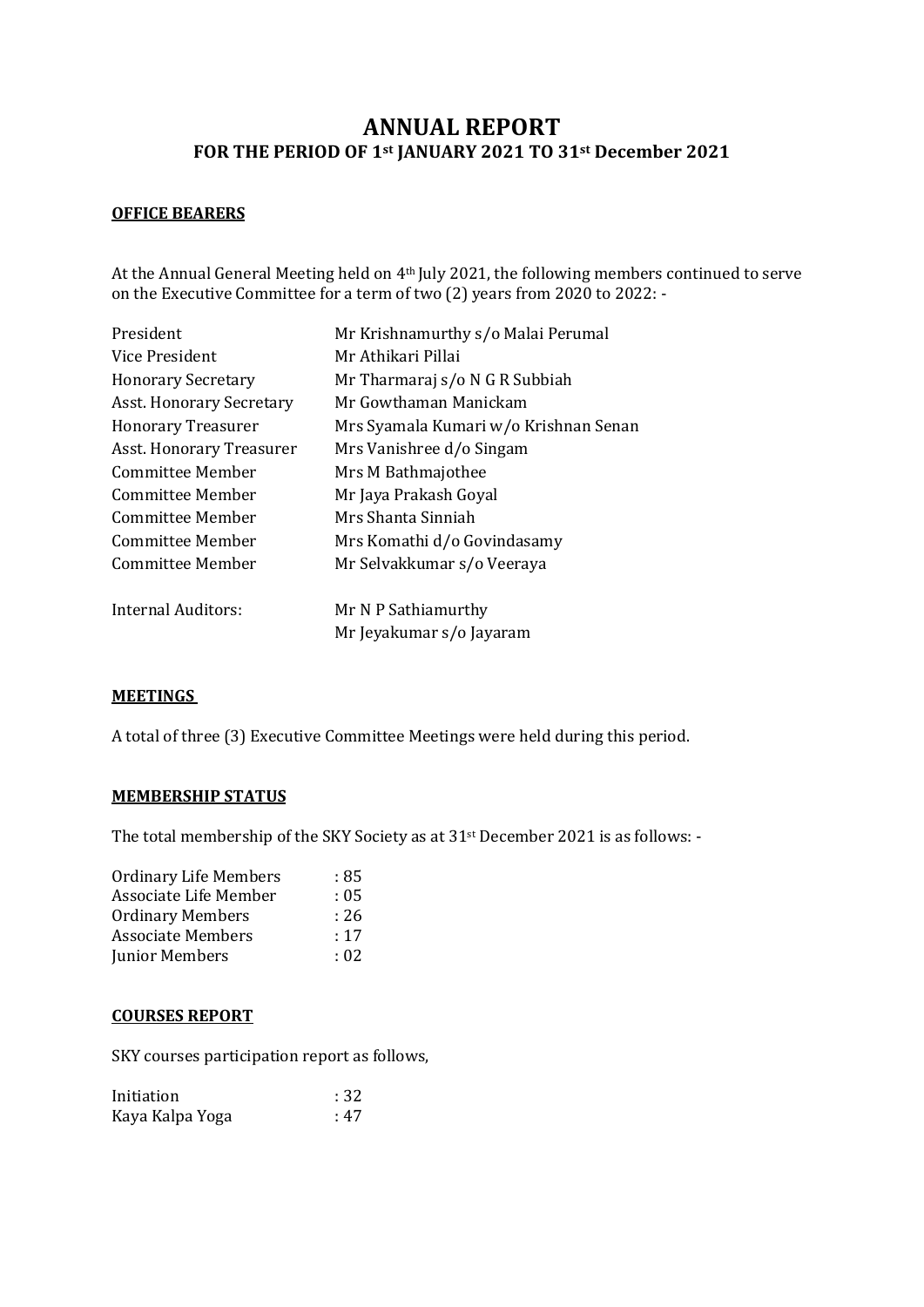### **SKY CENTRES**

**Darma Muneeswaran Temple** Master in-charge: A/N S Tharmaraj A/N Krishnamurthy A/N M Bathmajothee

## **Hindu Centre**

Master in-charge: A/N Jaya Prakash Goyal Prof Athikari Pillai

Due to Covid-19 SKY classes at Hindu centres were suspended since 20th March 2020 onwards.

#### **ACTIVITES & EVENTS**

| <b>World Peace Blessing and New Year</b>               | Kayakalpa Yoga (Tamil)                       |
|--------------------------------------------------------|----------------------------------------------|
| Gathering                                              | Date: 10 January 2021, Sunday                |
| Date: 1 January 2021, Friday                           | Time: $1:00 \text{ pm}$ to $5:00 \text{ pm}$ |
| Time: 6am and 6pm                                      | Venue: Tamils Representative Council         |
| Both sessions held via online Zoom<br>Participants: 28 | Participants: 09                             |

| Kayakalpa Yoga (Tamil)                       | Kayakalpa Yoga (T    |
|----------------------------------------------|----------------------|
| Date: 21 February 2021, Sunday               | Date: 21 May 2021,   |
| Time: $2:00 \text{ pm}$ to $6:00 \text{ pm}$ | Time: 2:00 pm to 6:0 |
| Venue: Tamils Representative Council         | Venue: Tamils Repre  |
| Participants: 07                             | Participants: 09     |

**Kayakalpa Yoga** (English) Date: 28 April 2021, Thursday Time: 7:30 pm to 9:30 pm Venue: Darma Muneeswaran Temple Participants: 04

amil) Sunday  $00 \text{ pm}$ esentative Council<sup>.</sup>

**Kayakalpa Yoga** (English) Date: 27 October 2021, Thursday Time: 7:30 pm to 9:30 pm Venue: Darma Muneeswaran Temple Participants: 05

### **FINANCIAL STATUS**

As at 31st December 2021, SKY Society financial status as follows: -

• Fixed Deposit (UOB):  $$187,405$  (SGD 101,512 and AUD 89,027)

- Current Account (OUB): \$14,491
- $Cash$   $$50$

*Full details are available in the attached audited Annual Statements of Accounts.*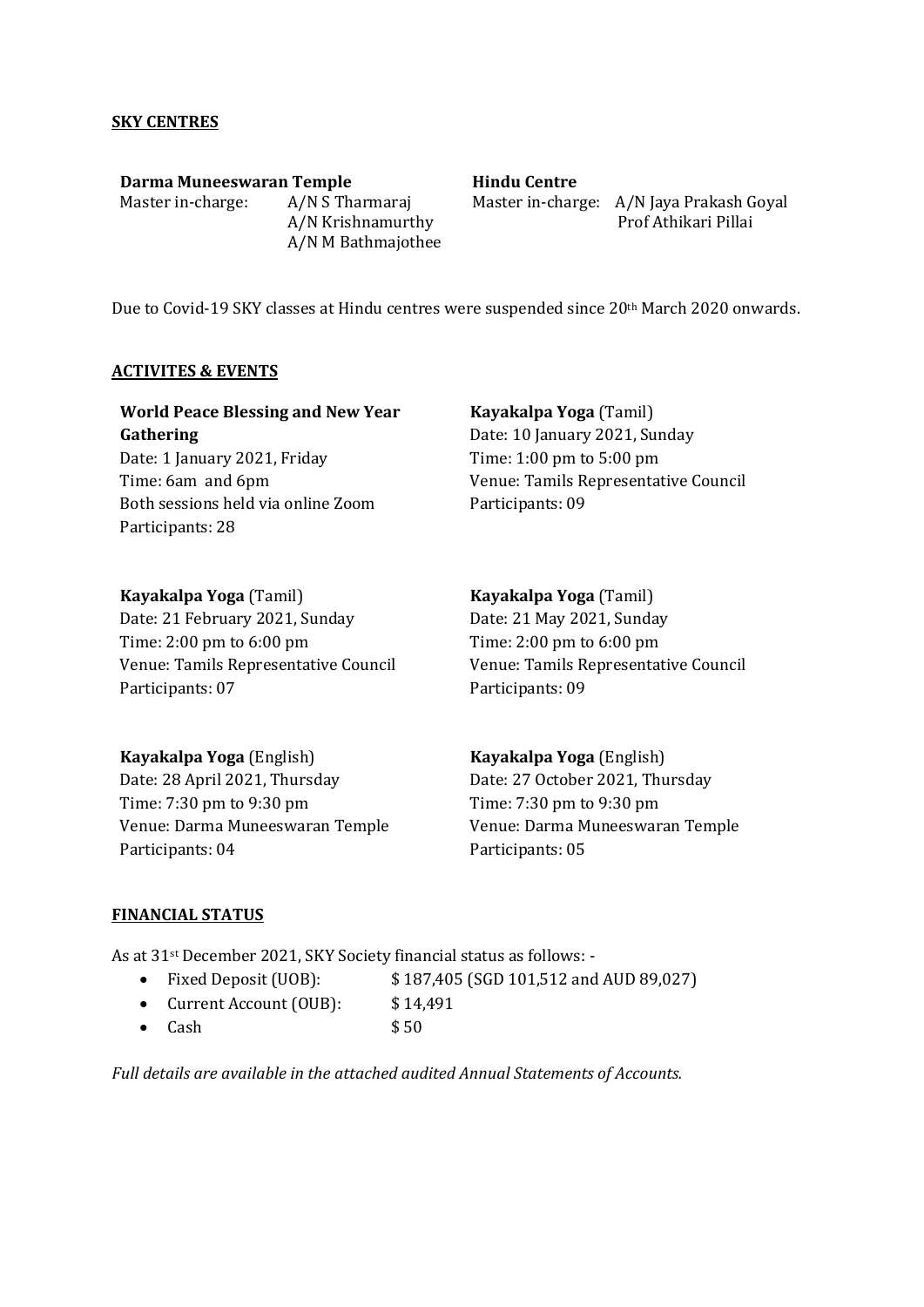### **APPRECIATION**

The Executive Committee will like to thank the following organisations**,** for their continued support towards the functioning of SKY activities for the year of 2021.

- Darma Muneeswaran Temple
- Tamils Representative Council

### **CONCLUSION**

The Committee will continue to serve its members and the public with the blessings of our Guru Yogiraj Vethathiri Maharishi.

S Tharmaraj Honorary Secretary For & on behalf of the SKY Society Executive Committee

# **[ BE BLESSED BY THE DIVINE BLISS ]**